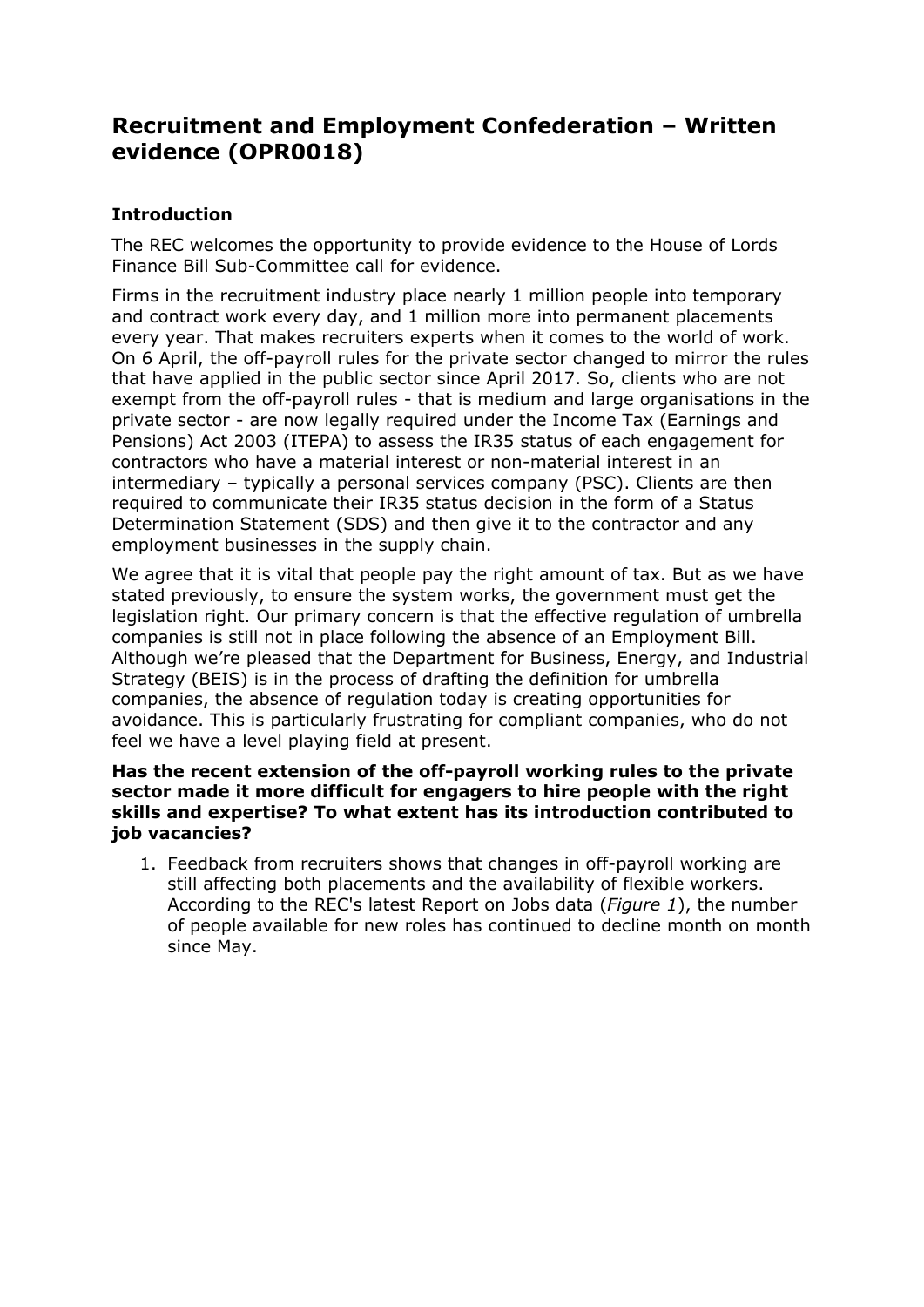





**Temporary Staff Availability Index** sa, >50 = improvement since previous month

|                | <b>UK</b> | London | South | <b>Midlands</b> | <b>North</b> |
|----------------|-----------|--------|-------|-----------------|--------------|
| May '21        | 35.3      | 47.8   | 29.8  | 40.2            | 27.8         |
| Jun '21        | 27.0      | 41.4   | 25.6  | 27.3            | 21.6         |
| <b>Jul '21</b> | 27.6      | 34.3   | 26.6  | 26.2            | 27.1         |
| Aug '21        | 25.4      | 28.0   | 23.7  | 25.9            | 27.5         |
| Sep '21        | 28.4      | 25.8   | 28.8  | 27.8            | 28.6         |
| Oct '21        | 28.9      | 28.8   | 27.7  | 29.8            | 30.7         |

*Figure 1: Staff availability (Report on Jobs, November 2021)*

- 2. Our October data showed that labour shortages and efforts to secure staff were widely linked to the latest increase in wages, while IR35 legislation was also cited as having pushed up pay – particularly reflected in the temporary market.
- 3. In September, the REC [surveyed](https://www.rec.uk.com/our-view/research/industry-analysis/labour-and-skills-shortages) its members to better understand the causes of the labour and skills shortages. Our data showed that just under 30% of respondents found new off-payroll working regulations were factors affecting their ability to source suitable candidates. When we look at the sector specific breakdown, almost 40% of respondents in construction, logistics and driving cite IR35 regulations as a factor affecting their ability to find candidates.
- 4. The administrative burden, mainly for the hirer to comply with new rules, makes it significantly more difficult and time-consuming to commence an engagement, leading to commercial inefficiencies; there is a material cost in terms of hours spent negotiating contracts and explaining the position to contractors, in addition to internal training, external technical advice, and meeting procedural requirements.
- 5. Any engagement potentially within scope also requires an in-depth consideration of the myriad case law concerning employment status for tax purposes, which in most commercial scenarios is difficult to apply and a definitive conclusion is difficult to reach. The CEST tool and associated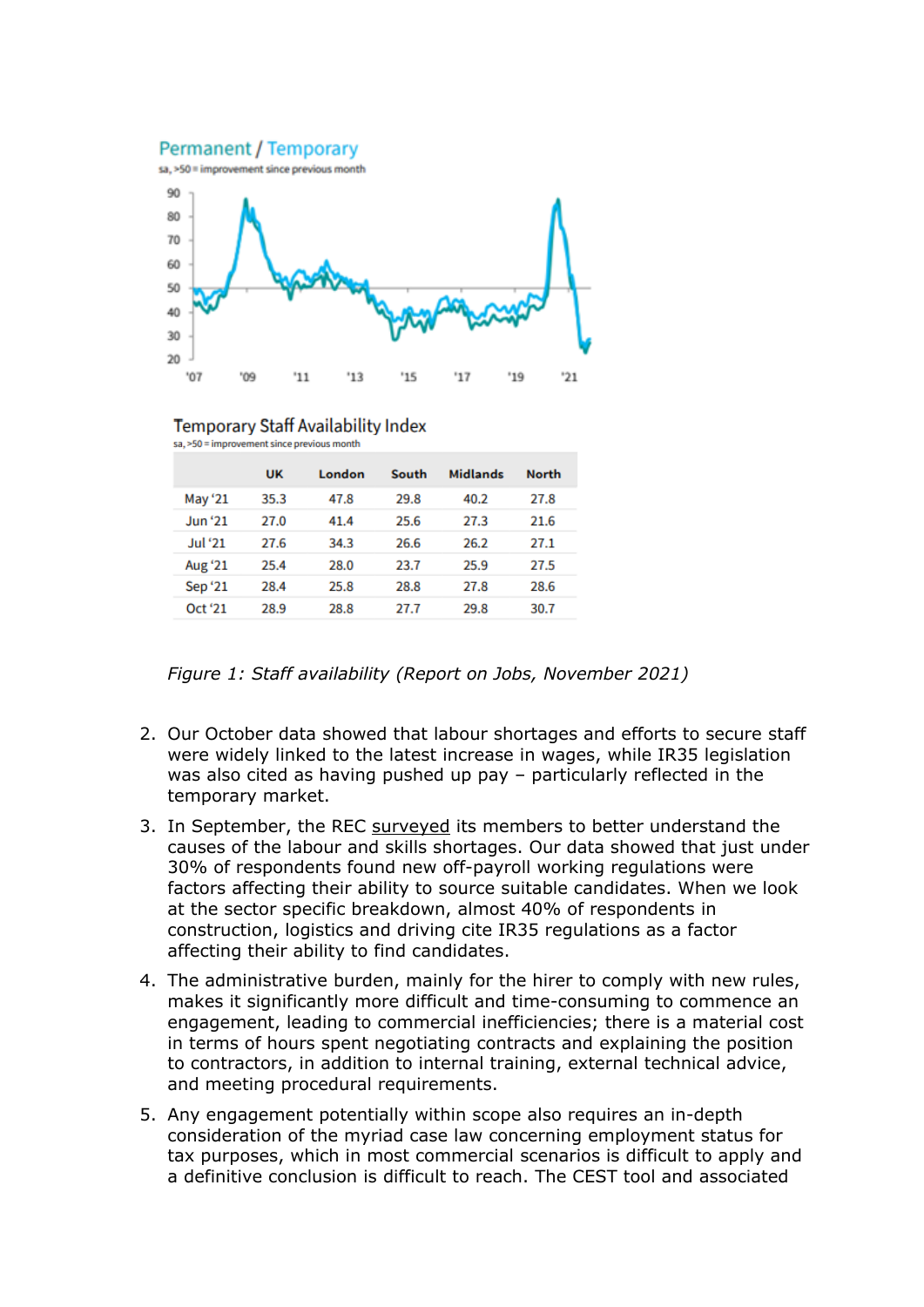guidance provide limited assistance in most real world scenarios, and the subjective nature of the questions in most contexts often leads to disagreement between contractors (who seek to rely on potentially inaccurate CEST results) and hirers who cannot in good conscience rely on the outcome of the CEST tool because, even when completed in accordance with HMRC guidance, the results often do not accurately reflect the case law or allow all relevant factors to be weighed up in the context of the factual scenario (as is required to properly consider the position from a technical perspective). This adds to the inefficiencies.

# **For those engagers (and their advisers) who use the CEST (Check Employment for Tax Status) tool to assess employment status, how effective do you consider it to be? Do you have confidence in its results? If not, what further improvements need to be made to it?**

- 6. Although some minor improvements have been made to HMRC's CEST tool, there is broad consensus that it is not fit for purpose. HMRC's view that mutuality of obligation should not form part of the questions in the CEST tool on the basis that the parties in all assignments have agreed to the contract, does not reflect the reality of the contracting environment. This has been reflected in the recent Professional Game Match Officials Ltd (PGMOL) case, with both the First-tier Tribunal (FTT) and Upper Tribunal (UTT) finding that the referees were not employees of PGMOL. HMRC's position was that the question of mutuality of obligation only goes to whether a contract exists at all – an assumption which has been built into the CEST tool.
- 7. In addition, the questions are too imprecise to be useful in most commercial scenarios, and the examples in the CEST guidance (e.g., painting and decorating or market research) are generally irrelevant in sectors where consultancy arrangements are most common for most businesses, for example, where contractors are required to deliver professional services, IT solutions or media advice.
- 8. The CEST tool also appears inaccurate. Oftentimes changing the response to a single question can change a determination from "inside IR35" to "outside IR35". The case law on employment status for tax purposes is clear that one factor is unlikely to be determinative and that all relevant factors should be considered, and the weight/relevance of each factor considered in the round and in the context of the contract/engagement concerned. As a consequence, the CEST tool is not sophisticated enough for hirers to be able to rely on it in many cases to meet their obligation under the rules (at section 61NA (2)) to use reasonable care when reaching a conclusion. The sheer number of "undetermined" outcomes also undermine the usefulness of the tool.
- 9. The potential inaccuracy of CEST, combined with the subjective nature of the questions in most contexts, results in disagreements between hirers and contractors who must then resort to debating the nuances of the case law tests. The Department for Work and Pensions owing HM Revenue & Customs nearly £87m for "historic errors" in assessing tax liability for DWP off-payroll workers over the period 2017-21 is a clear example of the flaws with the CEST tool which should be reviewed. This outcome further reinforces the difficulties that both public and private sector organisations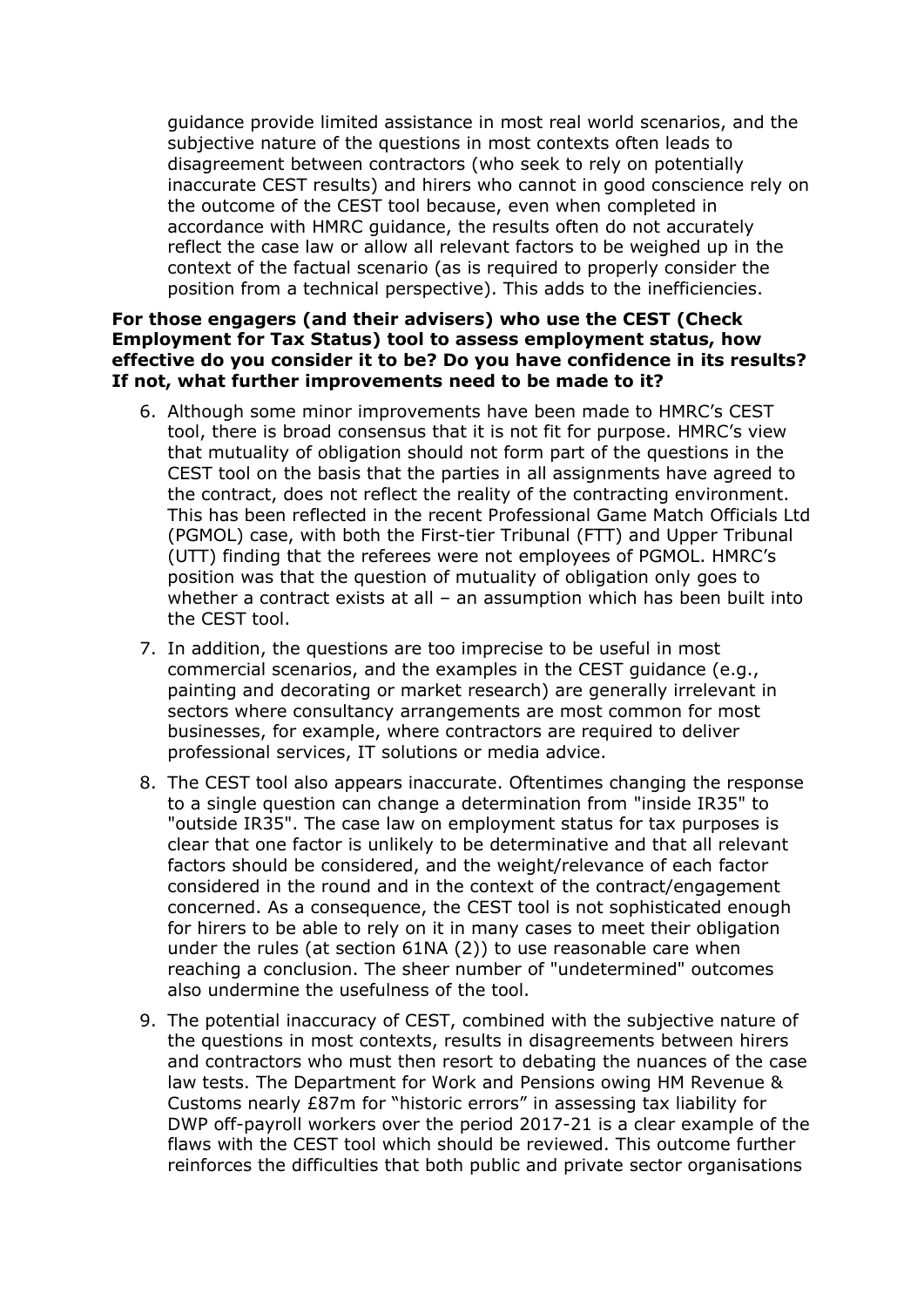have had with meeting their obligations. Furthermore, agencies who are fee payers are in an unfair predicament of being liable for a status determination that they did not make and where there is an incorrect determination of an IR35 status, that would also mean that additional costs have been wrongly applied to their charge rate - employer's NICs at 13.8%, VAT which may or may not be recoverable, or the agency may find that its payroll wrongly reaches the £3 million threshold at which the apprenticeship levy applies. Recovering overpayments from HMRC remains challenging because the legislation does not allow for an offset of tax where there has been an overpayment. Agencies have little or no influence on the tax status decision or employment status of the offpayroll worker but carry a disproportionate compliance burden and liability.

# **What changes have engagers had to make to apply the off-payroll rules to contractors, in terms of systems, personnel and training? By reference to your own experience, to what extent (if any) do you consider that compliance costs have increased because of the changes?**

- 10.Off-payroll working legislation is extremely complex. Many businesses, including our members and their clients find off-payroll working legislation the most difficult tax legislation to understand.
- 11.Costs have increased in a range of ways, including:
	- Training.
	- Production of precedent documents for due diligence of contractors and status determinations.
	- Upgrading payroll software to allow for payments under the offpayroll rules.
	- Amending invoice payment protocols to distinguish between "inside" and "outside" IR35 payments.
	- Amending payment protocols to ensure the VAT element of invoices (and net of payroll tax amount) are paid at the same time as amounts are accounted for through PAYE.
	- Considering employment status requires expertise; tax compliance and HR resources within the firm stretched more thinly due to the technical case law nature of the tests.

#### **How well has HMRC supported engagers, contractors, and their advisers with the implementation of the new rules and is any further or different type of assistance needed?**

- 12.First and foremost, we need an adequate CEST tool in place. Secondly, HMRC must reinforce to clients their statutory obligation to provide a Status Determination Statement (SDS) and not to shift their responsibility to other parties in the supply chain.
- 13.We constantly get feedback from our members where clients are refusing to produce the SDS and instead simply inform the feepayer and contractor that the role is inside IR35 without explaining how they reached the decision. Client making a blanket decision that all PSC engagements are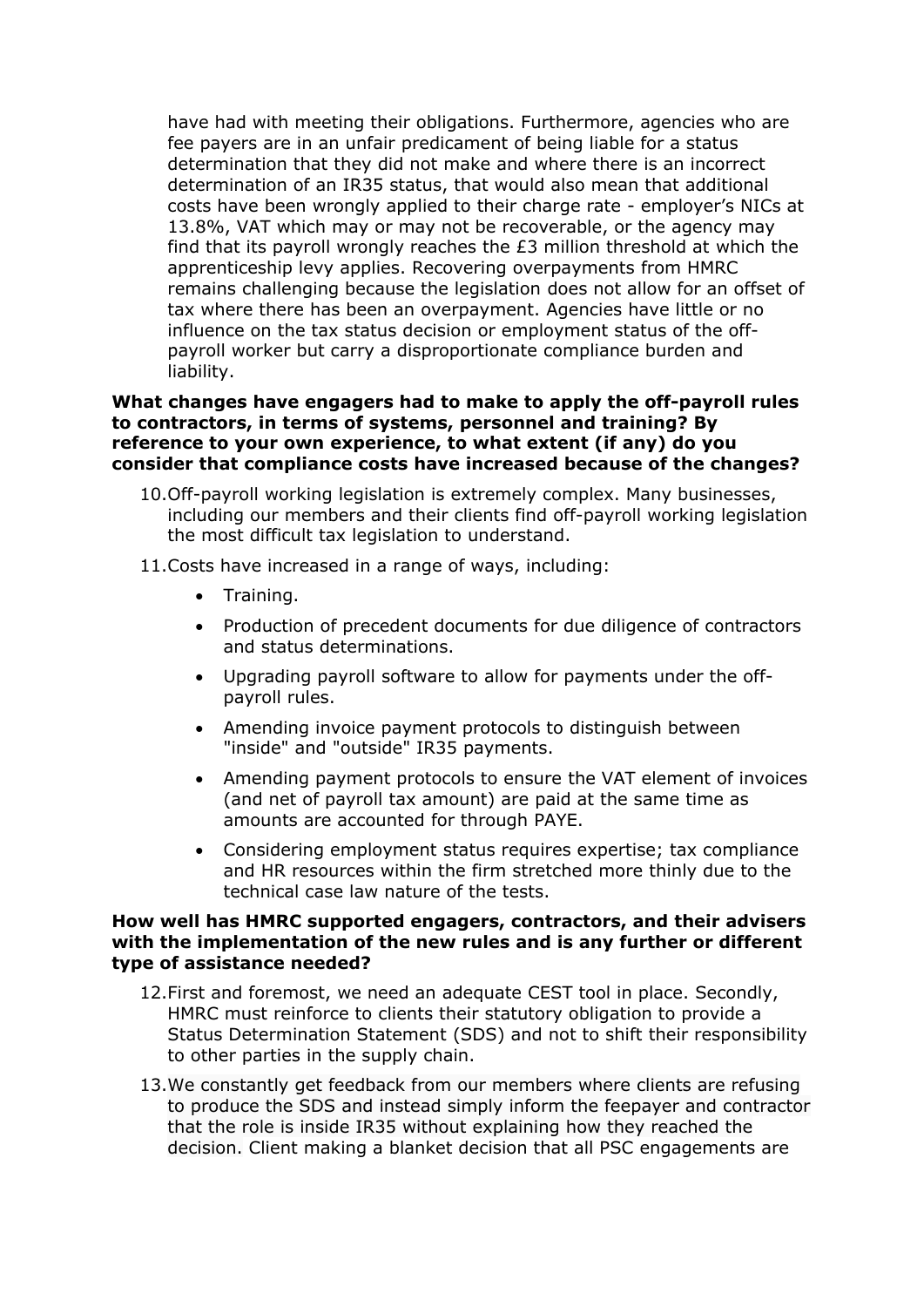inside IR35 is not reasonable care. Some clients continue to issue blanket decisions which raises two issues:

- This means there is a very real risk of moving from false selfemployment to false employment and some of those contractors will challenge those decisions and seek tax rebates.
- It also suggests that clients either (1) do not trust the CEST tool for reasons stated above, or (2) do not have the capacity to do individual assessments on an engagement-by-engagement basis.

# **To what extent has the introduction of the new rules generated disputes between engagers and contractors, concerning the status of contractors** *vis à vis the* **rules, and how successfully or otherwise have these been resolved?**

- 14.Our members and contractors have questioned the client's SDS. However, we still maintain that the legislation including a client led disagreement process will not often result in a fair outcome for the fee payer or the contractor. All parties should be able to rely on a statutory process managed by HMRC and not a client-led process – disagreements about a decision should not be managed by the client who made the decision in the first place. It is highly unlikely that a client would change its mind on a status decision that it has already made, merely because there is a disagreement (even less so if the client is satisfied that it has taken reasonable care in making its decision). There should be a requirement for the client to resolve the disagreement before the individual first provides their services (time permitting) and therefore before any payments for those services become due. This would mean that payments would be subject to the correct tax treatment from the outset.
- 15.As the legislation does not provide prescriptive steps on what the disagreement process should look like, and the process is weighted in favour of the client, the only solution where disputes have arisen is either to part company or to seek to negotiate commercial changes to the arrangements, to compensate contractors for the tax implications of disputed "inside IR35" determinations.

# **What behavioural effects have resulted from the introduction of the new rules in the private sector in terms of the arrangements adopted in hiring contractors?**

16.As a result of the off-payroll changes in the public and private sector, there has been a proliferation of umbrella companies who interposed themselves between agencies and personal service companies, thus becoming the feepayer and increasing the length of the supply chain. It is commonly known that some umbrella companies are non-compliant and operate [disguised](https://www.gov.uk/government/collections/tax-avoidance-disguised-remuneration) [remuneration](https://www.gov.uk/government/collections/tax-avoidance-disguised-remuneration) [schemes](https://www.gov.uk/government/collections/tax-avoidance-disguised-remuneration). These schemes claim to prevent certain payments made to workers from being taxable. They aim to do this by describing taxable earnings paid to a worker for doing their job as something that is non-taxable instead. We are aware that BEIS is looking at ways to define umbrella companies in legislation as part of the Good Work Plan. For many years, The REC has called on the government to properly regulate the umbrella / intermediary market. While there are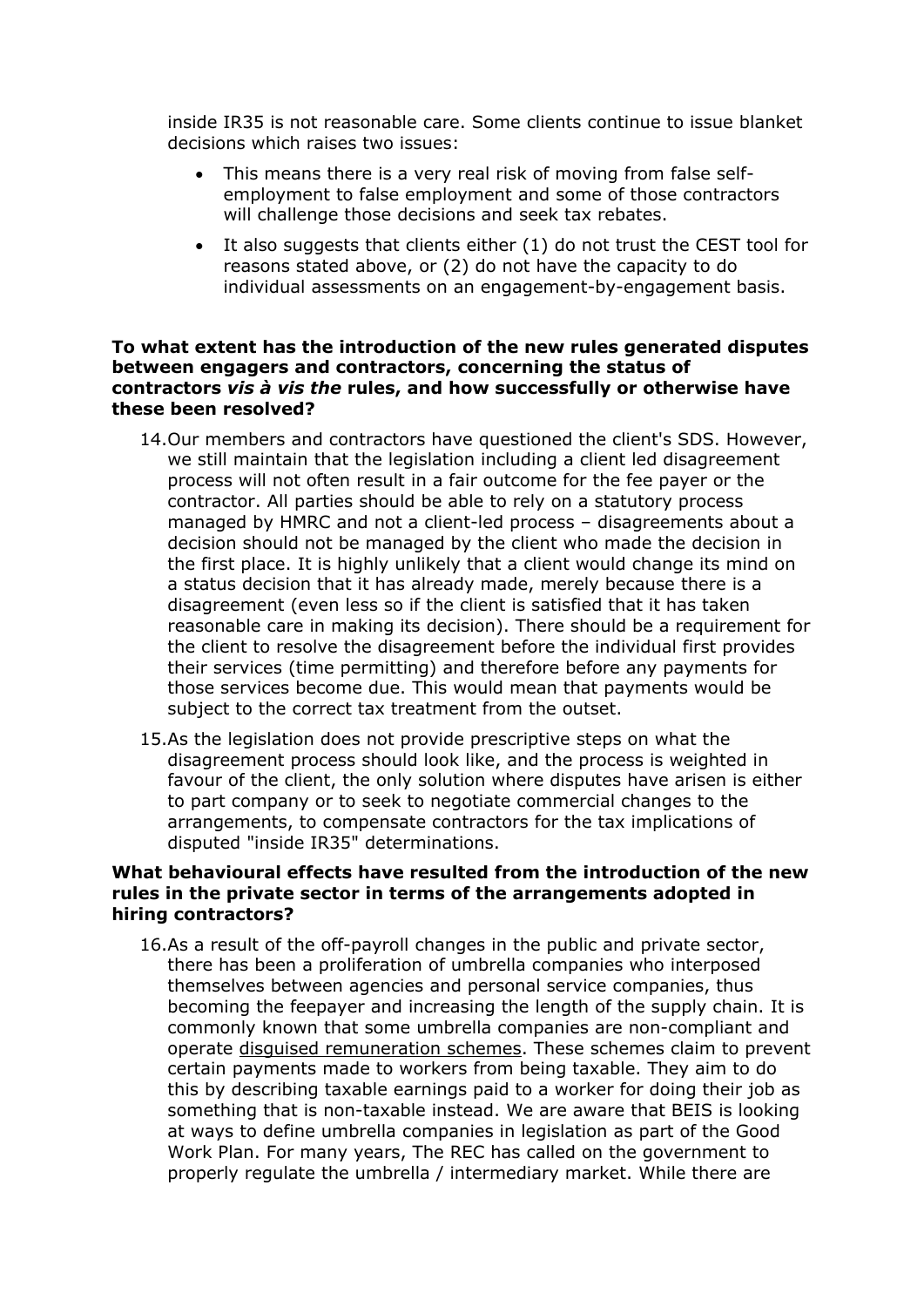compliant umbrellas in the market, there are others which are not, and it can be difficult for agencies and workers alike to distinguish between the two.

17.There has also been an increase in the use of Statement of Work arrangements which is specifically mentioned in the legislation. However, some agencies are entering into Statement of Work arrangements, even when their business model has traditionally been to provide temporary labour, as their clients have started to require this type of contract to minimise their IR35 risk. This model requires agencies to extend their service offered to their clients and they are an outsourced contractor or consultancy, where the hirer only pays on the achievement of certain milestones and deliveries. A Statement of Work is perceived to be a solution to potential IR35 risks by hiring self-employed individuals and freelancers. The recruiter becomes the conduit – and eliminates the client's liability for increased tax and NI.

#### **The Government is proposing a new employment body with powers to enforce employment rights, including for those engaged by agencies and umbrella companies. How effective do you think such a body will be in ensuring workers, particularly the lower paid, are treated fairly?**

- 18.We welcomed the proposal to introduce a single enforcement body, but also highlighted several issues Government has to consider before the SEB is established through primary legislation. Firstly, to meet the compliance and enforcement priorities, the three agencies must have sufficient intelligence sharing, effective collaboration and clear guidance for workers and businesses.
- 19.The SEB's plans to tackle issues for workers and drive compliance across the whole labour market can only be done by considering the nuisances and differences in how agency workers provide their services. We maintain that there should not be a "one size fits all" approach, especially when dealing with holiday pay and statutory sick pay issues, which is more complex for agency workers. We welcome government's commitment to providing guidance to businesses on best practice and compliment the work already carried out by ACAS.

#### **How successful will the draft Finance Bill proposals for earlier publication of information about promoters and avoidance schemes be in protecting individuals from being drawn into such schemes?**

20.The Government consulted on draft legislation to implement measures that give HMRC the power to close down companies involved in promoting tax avoidance. The Government is right to be taking a robust approach to those who devise, promote, or sell tax avoidance schemes. The REC welcomes this move, which will help taxpayers identify and steer clear of avoidance schemes by naming companies, including umbrella companies, which are under investigation by HMRC and controlled by promoters. However, as the legislation's main focus is on promoters and trying to change taxpayers' behaviour, this may not result in the much-needed outcome of effectively tackling tax avoidance. HMRC need more collaboration with relevant specialists to decide what further steps could be taken to prevent disguised remuneration and other tax avoidance schemes being used by employment intermediaries particularly umbrella